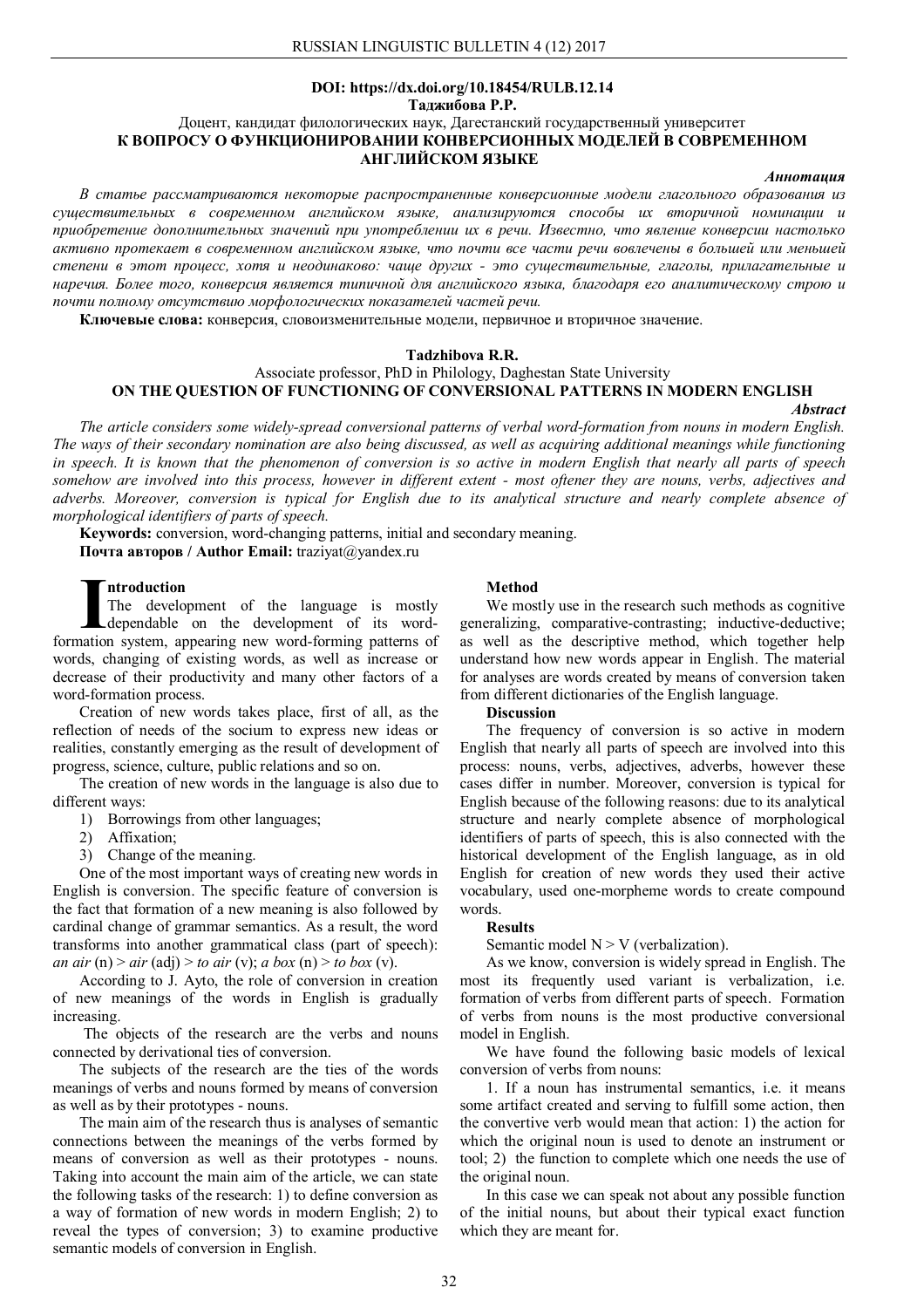2. If the noun expresses the whole class of phenomena or things for which some action is normal or at least is the typical feature:

1) the verb has the meaning of "action done by the thing denoted by the initial noun";

2) to fulfill, to express, to reveal characteristic or typical class-making feature of the initial noun, or to be the initial noun.

3. Getting the meaning of "becoming, getting the image given by the initial noun" and "action connected with the meaning of the initial noun".

4. The relations of reason and consequence between the meanings of the noun and the verb. The verbs describe situations, in which we can see several subjects connected by some relations. Meanwhile, the verb includes into the structure of its meaning one of the arguments as the differentiating feature, for instance, *a room «a place to live in» – to room «to live somewhere».*

5. Nouns denoting spiritual, emotional and physiological spheres can form the verbs with the meaning "to feel (reveal, display) such emotions".

## **Semantic model "period of time/to be somewhere in a certain period of time"**

1. Weekend (n) to weekend (v)

This example shows that the verb 'to weekend' formed by conversion from a noun 'a weekend' with the meaning of «the end of the week, days-off», has the meaning of «to spend days-off», i.e. it describes the action which denotes some position in a certain period of time, described by the first meaning of the initial noun. Other meanings, different from that of an initial noun, acquired by it on its own, we don't notice.

2. Winter  $(n)$  to winter  $(v)$ 

This example contains the verb 'to winter' which is formed by conversion from a noun 'winter' with the meaning «cold season of a year, old age, period of troubles», and at first it takes the meaning of «to live in winter, to spend winter», i.e. it denotes an action taking place in the period of time of the first meaning of the initial noun, but later on this verb during its independent functioning acquired an independent meaning of «freeze», which does not correlate with any of the meanings of the noun. The same can be said of the following examples:

| Semantic model "name of an animal - a man's |                    |  |
|---------------------------------------------|--------------------|--|
| 7. Summer $(n)$                             | to summer $(v)$    |  |
| 6. Vocation (n)                             | to vocation $(v)$  |  |
| 5. Fast $(n)$                               | to fast $(v)$      |  |
| 4. Honeymoon (n)                            | to honeymoon $(v)$ |  |
| $3.$ Holiday $(n)$                          | to holiday $(v)$   |  |
|                                             |                    |  |

# **behavior like of this animal"**

1. Fox  $(n)$  to fox  $(v)$ 

This example shows that the verb 'to fox', formed by conversion from a noun 'fox' with the main meaning of "a small animal with a long curly tail" at first has the meaning of «to be sly, cunning, to make tricks», which denotes the behavior of a man similar with that of a fox, later on it acquires an independent meaning of «to turn pale», which has nothing in common with all the meanings of the corresponding noun and it denotes quite a new phenomenon. We can also suppose that there is an opposite chain of conversion of a noun from a verb, to denote a man acting like a fox, i.e. a noun has a new meaning of "a sly, tricky person".

2. Wolf  $(n)$  to wolf  $(v)$ 

This example contains a verb 'to wolf' formed by conversion from a noun 'wolf' with the main meaning of «wild animal», than it acquires the meaning of «to eat

hungrily without being fed up», i.e. it means a person eating food like a wolf. This verb later gets one more meaning - "to lead a wasteful life", connected with the second meaning of the noun - "a waster" - and in this case it means the behavior of a man called by the initial noun. There are no other meanings disconnected with the meaning of the initial noun.

The same can be said about the following cases:

| 3. Peacock (n)   | to peacock $(v)$                                 |
|------------------|--------------------------------------------------|
| 4. $Cock(n)$     | to cock $(v)$                                    |
| 5. Tomcat (n)    | to tomcat $(v)$                                  |
| $6.$ Snake $(n)$ | to snake $(v)$                                   |
| 7. Ape $(n)$     | to ape $(v)$                                     |
| 8. Monkey (n)    | to monkey $(v)$                                  |
| $9.$ Dog $(n)$   | to dog $(v)$                                     |
|                  | Semantic model "Instrument - Actions done by it" |
| 1. Hammer $(n)$  | to hammer $(v)$                                  |

This pair shows that the verb 'to hammer' formed by conversion from a noun 'hammer' with the main meaning of "sledgehammer", accepts the meaning of "to beat, strike, fit in with a hammer", i.e. the action which is expressed by the noun denoting this action as a tool or instrument. Later on during the development of its semantics, this verb acquires the meaning of "to make noise, to rattle", i.e. the imitation of sounds produced by physical objects and parts of mechanisms.

## 2. Nail (n) to nail (v)

This example displays that the verb 'to nail' formed by conversion from a noun 'nail', gets the meaning of "to strike in nails, to fix with nails", i.e. means the action in which the initial noun is used to denote the instrument or a tool of action, at the same time the verb includes into its meaning the artifact by means of which actions similar with this one are being done, in this case it is 'fixing something with nails" which is possible to do "with the help of a hammer". In the process of its independent development the verb acquired the meaning of "to attract somebody's attention", which probably reflects the functions of the corresponding noun - "to chain" and the second meaning - "to discredit", which is not connected anyhow with any of the meanings of the corresponding noun.

 $3. \text{Wire}(\mathfrak{n})$  to wire  $(\mathfrak{v})$ 

This case depicts the verb 'to wire' which is formed by conversion from a noun 'wire' with the meanings of "telegraph", "telephone cords" and gets the meanings "to wind with the wire, to telegraph, to send something by telegraph". It denotes the actions for which the corresponding noun is specially meant as an instrument or a tool. During further development of its semantics the verb acquired the meaning of "to set in overhearing tool", which has nothing to do with the previous meanings of this noun.

The same can be said about the following cases:

| 4. Poker $(n)$      | to poker $(v)$     |
|---------------------|--------------------|
| 5. Spade $(n)$      | to spade $(v)$     |
| $6.$ Bat $(n)$      | to bat $(v)$       |
| 7. Knife $(n)$      | to knife $(v)$     |
| $8. \text{Axe} (n)$ | to axe $(v)$       |
| 9. Rivet $(n)$      | to rivet $(v)$     |
| 10. Sandpaper (n)   | to sandpaper $(v)$ |
| 11. Scythe $(n)$    | to scythe $(v)$    |
|                     |                    |

All the examples above express the way of composing verbs from nouns in English by means of conversion. We see that the most productive model in modern English is the basic pattern of lexical conversion, while the verb acquires the meaning of action, to perform which the corresponding noun is specially devoted to as a tool or an instrument.